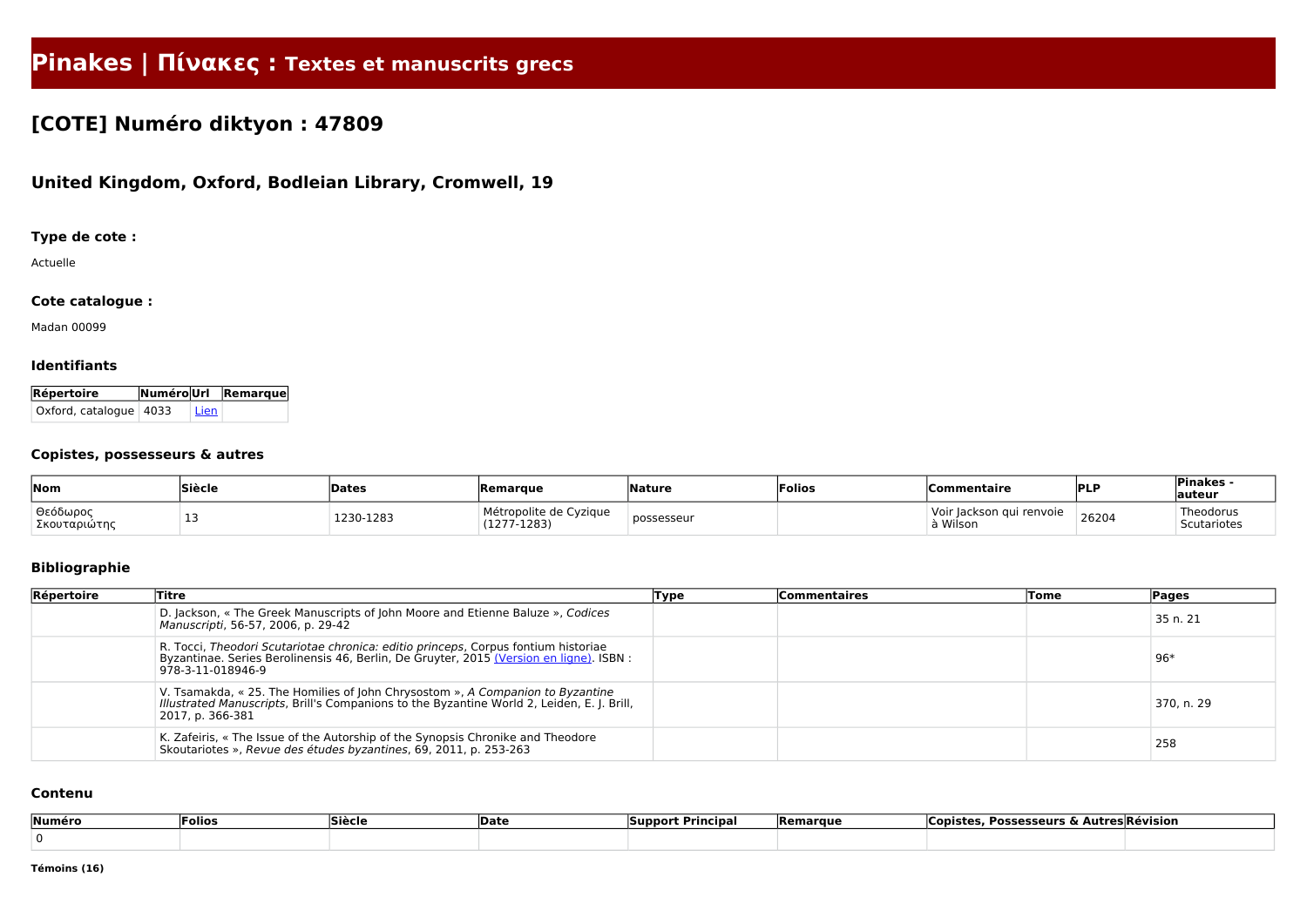| Folios       | <b>Auteur</b>            | Oeuvre                        | ldentifiant                                               | Recension<br>ou partie | <b>BHG</b> | Date Lit. | Siècle     | Date | Commentaire   | Contenu | Rev.           | <b>Biblio.</b>       |
|--------------|--------------------------|-------------------------------|-----------------------------------------------------------|------------------------|------------|-----------|------------|------|---------------|---------|----------------|----------------------|
|              | Iohannes<br>Chrysostomus | In Matthaeum<br>homilia 12    | $\bullet$ CPG<br>4424.12<br>• BHG 1933,<br>1932n          |                        | 1933       |           | 11         |      |               |         | · Bollandistes |                      |
|              | Iohannes<br>Chrysostomus | In Matthaeum<br>homilia 11    | $\bullet$ CPG<br>4424.11<br>• BHG 1944                    |                        | 1944       |           | 11         |      |               |         | · Bollandistes |                      |
|              | Iohannes<br>Chrysostomus | In Matthaeum<br>homilia 05    | $\bullet$ CPG<br>4424.05<br>$\bullet$ BHG<br>1665a-1665ab |                        | 1665a      |           | 11         |      |               |         | · Bollandistes |                      |
| p. 0001-1064 | Iohannes<br>Chrysostomus | In Matthaeum<br>homiliae 1-90 | $\bullet$ CPG 4424                                        |                        |            |           | 11 ex.     |      | Homiliae 1-45 |         |                | $\bullet$ R(III)0134 |
| p. 0001-30   | Iohannes<br>Chrysostomus | In Matthaeum<br>homilia 01    | $\bullet$ CPG<br>4424.01<br>$\bullet$ BHG<br>1228c-1228cc |                        | 1228c      |           | 11         |      |               |         | · Bollandistes |                      |
| p. 0030      | Iohannes<br>Chrysostomus | In Matthaeum<br>homilia 02    | $\bullet$ CPG<br>4424.02<br>• BHG 1892p                   |                        | 1892p      |           | 11         |      |               |         | · Bollandistes |                      |
| p. 0051-69   | Iohannes<br>Chrysostomus | In Matthaeum<br>homilia 03    | $\bullet$ CPG<br>4424.03<br>• BHG 1898m                   |                        | 1898m      |           | 11         |      |               |         | · Bollandistes |                      |
| p. 0069-108  | Iohannes<br>Chrysostomus | In Matthaeum<br>homilia 04    | $\bullet$ CPG<br>4424.04<br>• BHG 1895e                   |                        | 1895e      |           | $\vert$ 11 |      |               |         | · Bollandistes |                      |
| p. 0126-0154 | Iohannes<br>Chrysostomus | In Matthaeum<br>homilia 06    | $\bullet$ CPG<br>4424.06<br>• BHG 1914n                   |                        | 1914n      |           | 11         |      |               |         | · Bollandistes |                      |
| p. 0154-177  | Iohannes<br>Chrysostomus | In Matthaeum<br>homilia 07    | ● BHG 1894m<br>$\bullet$ CPG<br>4424.07                   |                        | 1894m      |           | 11         |      |               |         | · Bollandistes |                      |
| p. 0178-0194 | Iohannes<br>Chrysostomus | In Matthaeum<br>homilia 08    | $\bullet$ CPG<br>4424.08<br>• BHG 1914s                   |                        | 1914s      |           | 11         |      |               |         | · Bollandistes |                      |